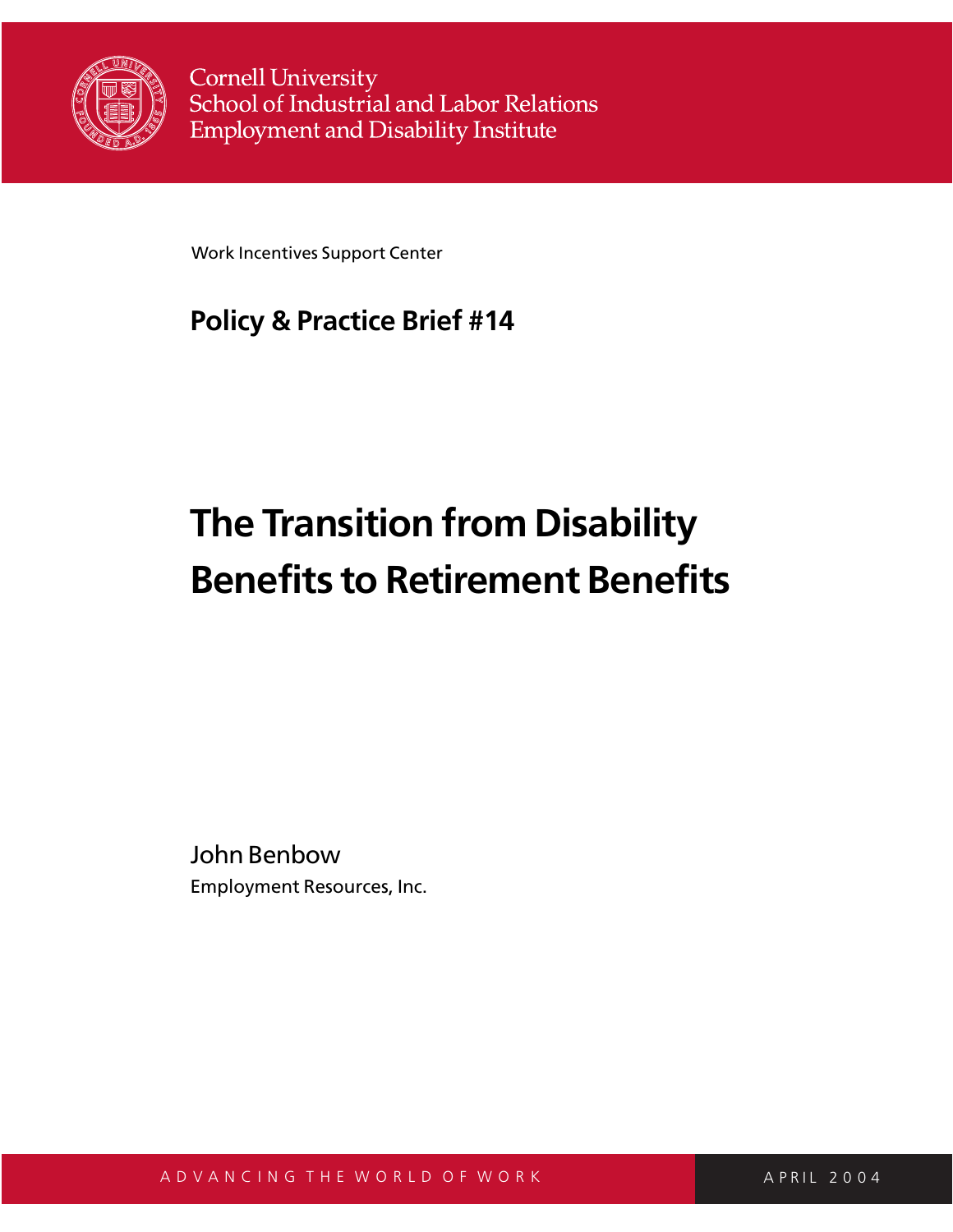This is one of a series of articles written for benefits specialists employed by Benefits Planning, Assistance and Outreach projects and attorneys and advocates employed by Protection and Advocacy for Beneficiaries of Social Security programs. Materials contained within this policy brief have been reviewed for accuracy by the Social Security Administration (SSA), Office of Employment Support Programs. However, the thoughts and opinions expressed in these materials are those of the authors and do not necessarily reflect the viewpoints or official policy positions of the SSA. The information, materials and technical assistance are intended solely as information guidance and are neither a determination of legal rights or responsibilities, nor binding on any agency with implementation and/or administrative responsibilities.

# **Table of Contents**

| The II/Social Security Disability Insurance Benefits (SSDI)  4 |  |
|----------------------------------------------------------------|--|
|                                                                |  |
|                                                                |  |
|                                                                |  |
|                                                                |  |
|                                                                |  |
|                                                                |  |
| Key Concepts of SGA, CDR, Work Incentives,                     |  |
|                                                                |  |
|                                                                |  |
|                                                                |  |
|                                                                |  |
|                                                                |  |
|                                                                |  |
|                                                                |  |
|                                                                |  |
|                                                                |  |
|                                                                |  |
|                                                                |  |
|                                                                |  |
|                                                                |  |
|                                                                |  |
|                                                                |  |
|                                                                |  |
|                                                                |  |
|                                                                |  |
|                                                                |  |
|                                                                |  |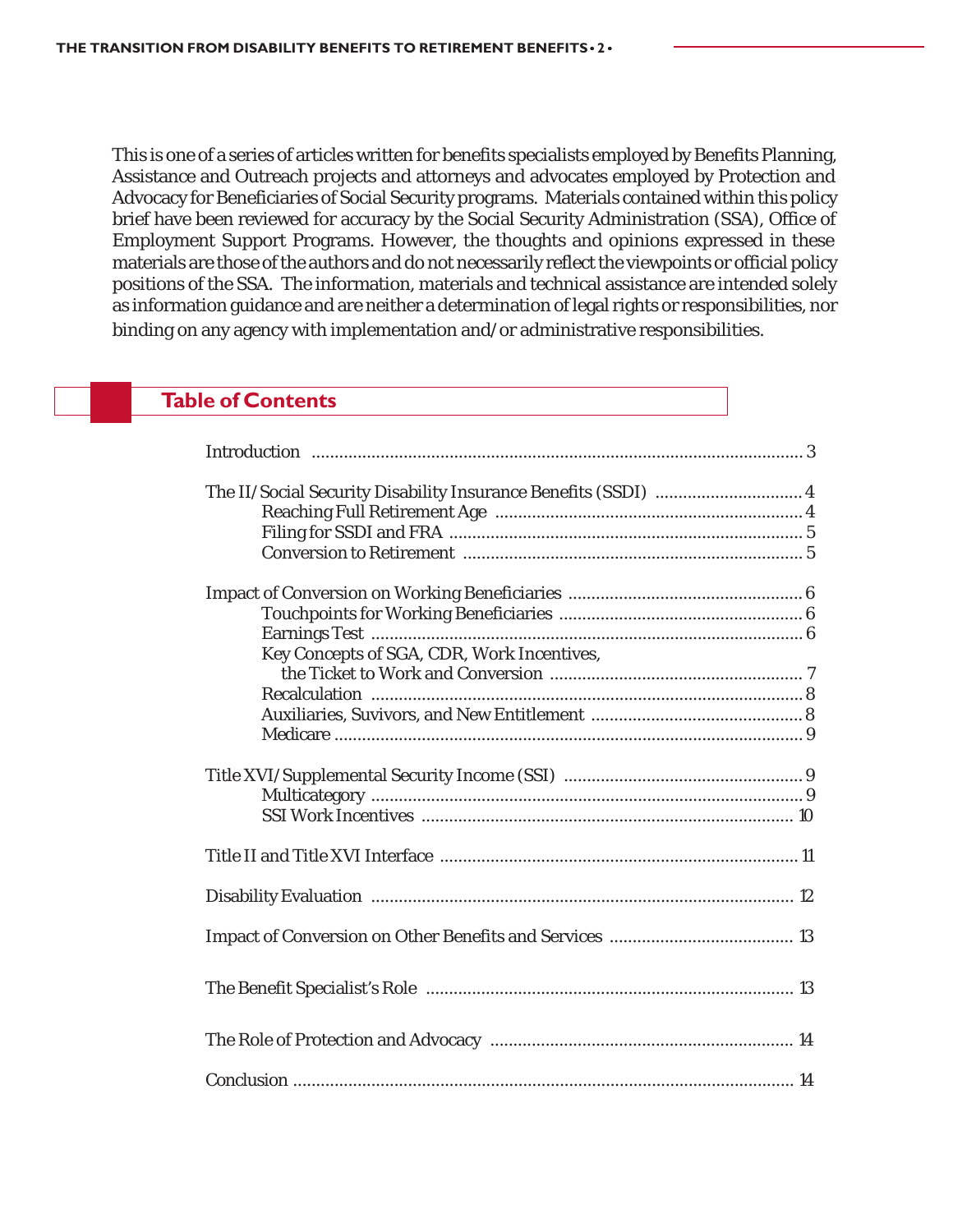**I. Introduction**

The transition from being designated "a person with a disability" to "a retired person" is becoming an increasingly important issue worthy of study. Various factors including changing demographics and social attitudes are making this life passage a more prominent concern. Of course, rarely do circumstances suddenly change at a statutorily determined retirement age. People with disabilities still have the same capabilities and support needs as before. However, many of the benefits and services that they rely on have provisions that do take this demarcation point into consideration.

In this brief, we will inventory and analyze significant changes in Social Security Administration (SSA) programs during this transition. As important as explaining the various changes is correcting some misconceptions that have arisen in connection with this subject. Clarifying the concepts, terms, and processes associated with this transition will assist anyone in understanding what can — and cannot — happen.

We will also look at implications of this life transition for benefits planning and protection and advocacy. Benefits specialists are starting to help more people with disabilities that are approaching retirement age and they need to know how to best assist clients. At the same time, more people, disabled or not, are working past retirement age. In turn, advocates may see more cases as well dealing with conversion issues and discrimination issues pertaining to age and disability.

We will deal here with both the Title II and the Title XVI benefit programs. Title II benefits are those paid to retired, disabled, or blind individuals (and their dependents) who paid into the Social Security system through payroll taxes. Social Security Disability Insurance (SSDI) is the term commonly used to refer to all Title II disability benefits, and these benefits include: Disability Insurance Benefits (DIB) which people receive based on their own work; Disabled Adult Child (DAC) Benefits (also known as Childhood Disability Benefits, (CDB) which are based on retired, disabled, or deceased parent's work; and Disabled Widow(er) Benefits (DWB) and Surviving Divorced Spouse Benefits which are based on a deceased spouse's work. Title XVI is Supplemental Security Income (SSI), which is payment to aged, disabled, or blind people who have economic need.

Throughout this brief are references to the Social Security's Program Operational Manual System (POMS) and the Code of Federal Regulations (CFR.) POMS is a compilation of the law and policy-based instructions that SSA personnel use in administering their programs and is available on the Internet through the SSA website, http:// policy.ssa.gov/poms.nsf. The CFR is the code of general and permanent rules of the Federal executive departments and agencies and is available online at http:// www.gpoaccess.gov/nara.cfr/index.html.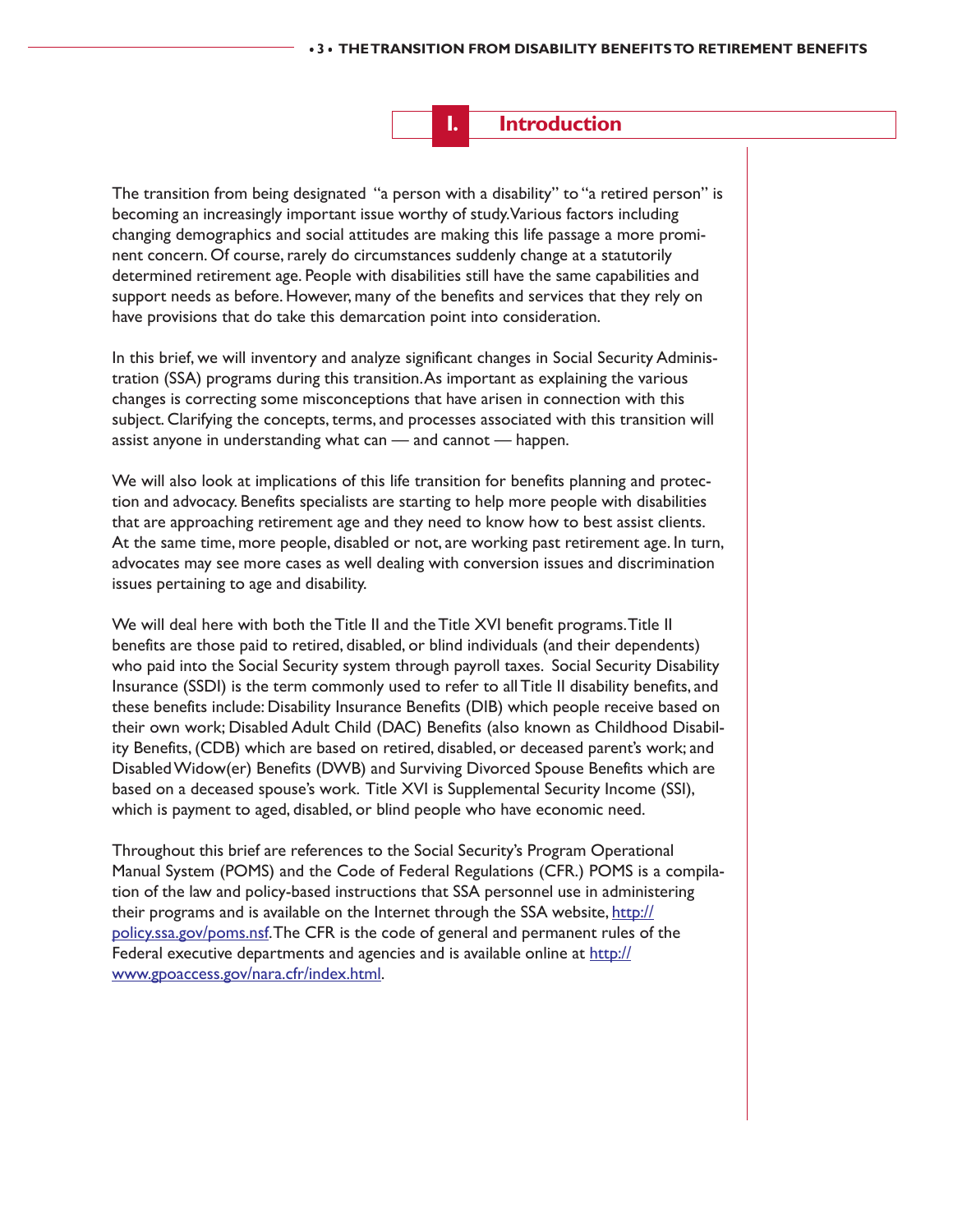# **II. Title II — Social Security Disability Insurance (SSDI)**

#### **A. Reaching Full Retirement Age**

If someone asks SSA field office employees what happens when a disability beneficiary approaches the normal Social Security retirement age, they may say that it involves the transfer of the person's folder files from the Office of Disability of Operations (ODO) to whichever payment service center handles that person's social security number (SSN.) This is an incomplete answer. In fact, this automatic folder transfer occurs when a disabled person turns 55, several years before retirement age.<sup>1</sup> However, more is involved than just the folder transfer.

Simply stated, when SSDI beneficiaries reach full retirement age (FRA), their disability benefits automatically convert to Retirement Insurance Benefits (RIB.) A disabled beneficiary's last month of entitlement to disability benefits is the month before their FRA.<sup>2</sup> This seems simple and straightforward, but further explanation clarifies the implications of what this means.

This conversion to retiree status applies to anyone who receives any type of SSDI benefit. This includes Disability Insurance Beneficiaries (DIB), Childhood Disability Beneficiaries (CDB), also known as Disabled Adult Children (DAC), Disabled Widow(er) Beneficiaries (DWB), and disabled surviving divorced spouse beneficiaries. All the same guidelines apply to all retirees after they reach full retirement age, regardless of how their original claim was classified. In SSA terms a DAC is either an auxiliary or survivor beneficiary, and a Disabled Widow(er) a survivor beneficiary; however, at FRA they are all retirees for SSA program purposes.

Full retirement age has been 65 since Social Security started. However, in 2003 the FRA began to gradually rise, based on a person's year of birth. The FRA is increasing two months a year for people born 1/2/38 or later, so by 2008 the FRA will be 66. Starting with 2020 the FRA will increase two months a year again until it reaches 67 in 2025. This means that the age at which a disabled beneficiary will attain retirement status will depend on his/her date of birth. $3$  This is certainly a fact that a benefits planner needs to know and take into consideration.

| The FRA is             |
|------------------------|
| 65 years and 2 months  |
| 65 years and 4 months  |
| 65 years and 6 months  |
| 65 years and 8 months  |
| 65 years and 10 months |
| 66 years               |
| 66 years and 2 months  |
| 66 years and 4 months  |
| 66 years and 6 months  |
| 66 years and 8 months  |
| 66 years and 10 months |
| 67 years               |
|                        |



- <sup>1</sup> POMS GN 01050.110. <sup>2</sup> POMS GN 00201.005.B.3.a; 20 CFR 404.321.
- <sup>3</sup> POMS RS 00615.003; 20 CFR 404.409.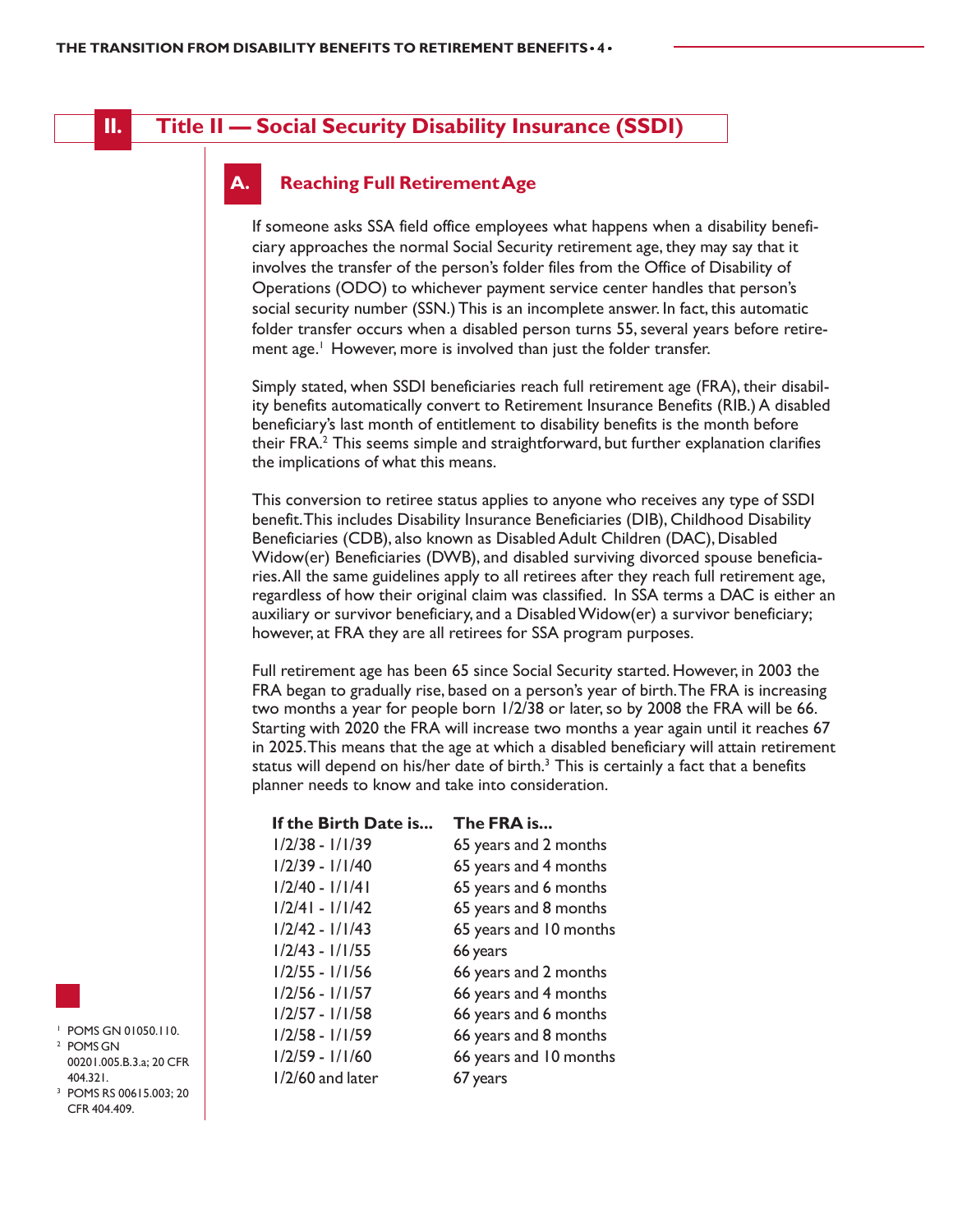#### **B. Filing for SSDI and FRA**

A person past FRA can still file for SSDI, but the period of disability must have begun at least five full calendar months before the month FRA is attained. Since CDB's have no waiting period requirement, the five months does not apply to them; they could have a period of disability starting and ending the month before the month they reach FRA. For any disabled beneficiary then, a period of disability will officially end no later than the last day of the month before the month in which FRA is attained.<sup>4</sup> So an established period of disability for SSDI purposes has to be retroactive for anyone who has reached FRA.

A person between 62 and FRA may file claims for both SSDI and Retirement Insurance Benefits (RIB) at the same time. This normally happens when, in filing for just RIB, a person responds affirmatively to the question on the application asking if the person is disabled. If SSA finds the person disabled with an SSDI date of entitlement later than the date of entitlement for a reduced RIB, then the SSDI payment will be reduced by the number of months of RIB entitlement.<sup>5</sup> SSA calls this "DIB after RIB."

In awarding the RIB, SSA will also use a "freeze" recalculation that excludes the period of disability if it is to the person's advantage. With a "freeze," a worker's earnings are set or fixed at the time that person qualifies for a period of disability, so that any years of non-work due to a disability are not used in the benefit calculation. This preserves the individual's insured status and prevents the loss of future retirement or disability benefits which may be computed without considering periods of disability. On the other hand, if a beneficiary works after becoming entitled to SSDI and has years of earnings that are higher than earlier years, that will increase the beneficiary's benefit SSA will include those later years.<sup>6</sup>

## **C. Conversion to Retirement**

SSA automatically converts a disabled beneficiary's benefits to retirement benefits. The beneficiary does not need to apply or notify SSA.<sup>7</sup> The SSA computer system identifies the person's case and makes all the changes on the electronic record. These changes will be transparent to the beneficiary. Essentially, this means that the Office of Disability Operations (ODO) in Baltimore will no longer be handling the person's post-application actions (for example, overpayments). Instead, the payment center having jurisdiction over the person's SSN will be handling such activity. But this change will rarely, if ever, affect the beneficiary.

The real issue is what happens to disability beneficiaries when they become retirement beneficiaries. Most disability beneficiaries will notice no difference: benefit payments will continue, Medicare will continue. But the change in status could have an affect on those who work.



- <sup>4</sup> POMS DI 00115.020; 20 CFR 404.315. <sup>5</sup> POMS DI 46001.005; 20
- CFR 404.407.
- <sup>6</sup> POMS DI 26001.005; 20
- CFR 404.251.
- <sup>7</sup> POMS GN 00201.005.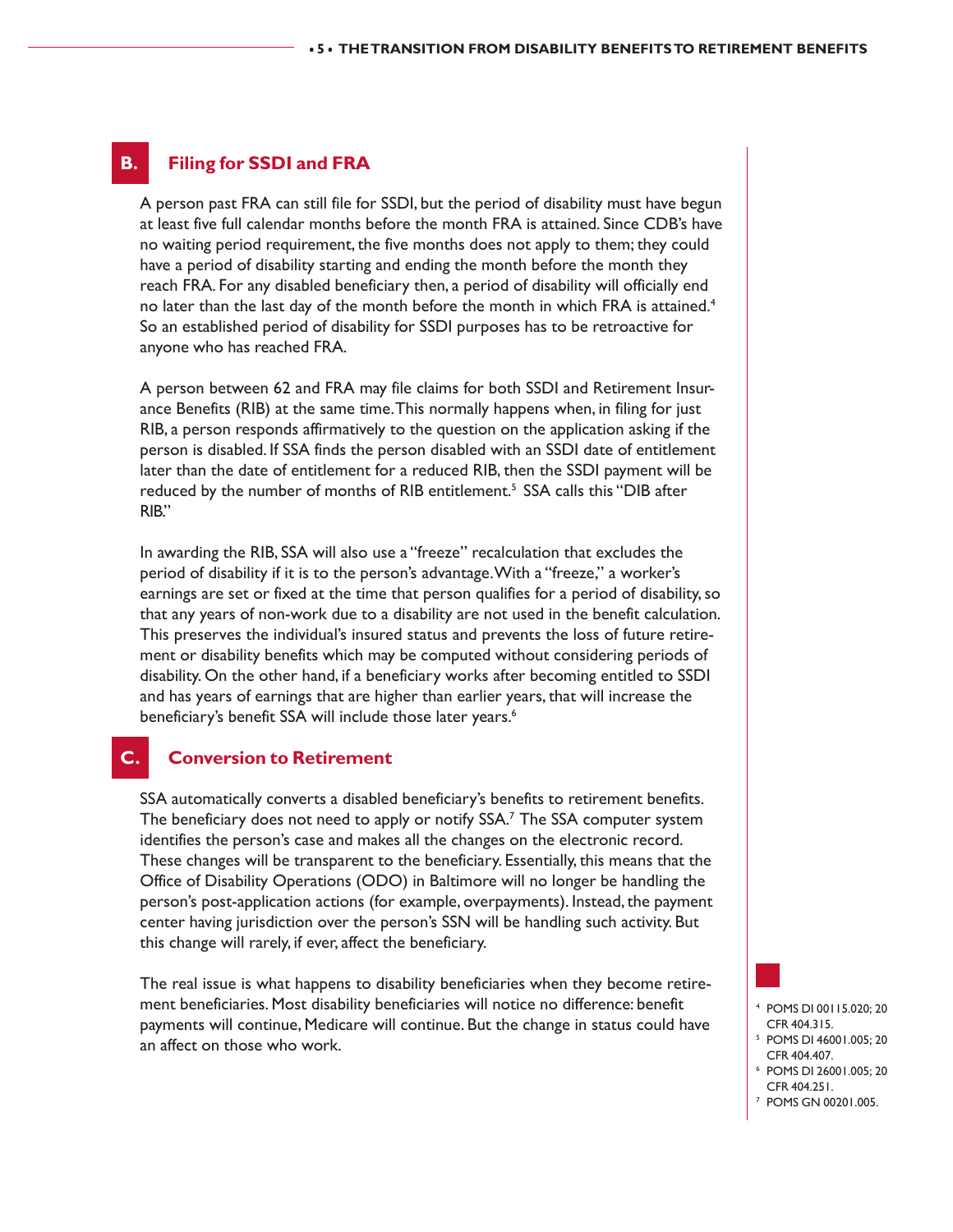# **III. Impact of Conversion on Working Beneficiaries**

#### **A. Touchpoints for Working Beneficiaries**

Disability beneficiaries under FRA typically have to remain conscious of certain changes in their circumstances that they must report to SSA. For example, if their medical condition improves, they have to tell SSA, which will schedule a medical CDR. Working disability beneficiaries have to be aware of the impact of earned income on their benefits, be familiar with the wide range of employment supports available to help them, and vigilantly report their earnings to SSA.

At full retirement age, however, neither a disability beneficiary's medical condition nor earnings from work matter any longer. Once a Social Security beneficiary attains FRA, medical recovery is irrelevant and earnings from work can no longer reduce or terminate a disabled person's benefits.

#### **B. Earnings Test**

Traditionally, Social Security retirement beneficiaries have been subject to an earnings test that limits how much they can earn while still receiving full benefits. **The earnings test does not apply to any disabled beneficiaries.** The rationale for having this type of test (formerly called the retirement test) is based on the concept that Social Security retirement benefits are meant to partially replace earnings lost because of retirement, and thus the amount of benefits a person receives each year depends on whether that person is fully, or partially, retired. The earnings test also applies to others entitled to benefits on a beneficiary's record, such as a spouse and children. In the past, the test applied to anyone under 72, but the age has been lowered, first to 70 a few years ago and then more recently to a person's FRA which has been 65 for everyone until 2003.<sup>8</sup>

The earnings test measures the extent of a beneficiary's retirement and determines the amount (if any) to be deducted from a beneficiary's monthly benefits. Under this test a non-disability Title II beneficiary younger than the FRA who has earned income in excess of an annual exempt amount (\$11,520 in 2003, \$11,640 in 2004) is subject to a \$1 decuction from benefits for each \$2 earned over the limit. For example, a person who started receiving retirement benefits at 62 in 2003 and will earn \$12,000 in 2004 will have \$180 deducted from benefits for 2004: \$12,000 minus \$11,640 equals \$360, divided by 2 equals \$180.

| Earnings:                  |                          | $$12,000$ (in year 2004, age 63) |
|----------------------------|--------------------------|----------------------------------|
| 2003 Annual Exempt Amount: | $\overline{\phantom{0}}$ | \$11.640                         |
|                            |                          | 360 divided by $2 = $180$        |
|                            |                          | deducted from 2004 benefits      |

<sup>8</sup> POMS RS 02501.021; 20 CFR 404.415.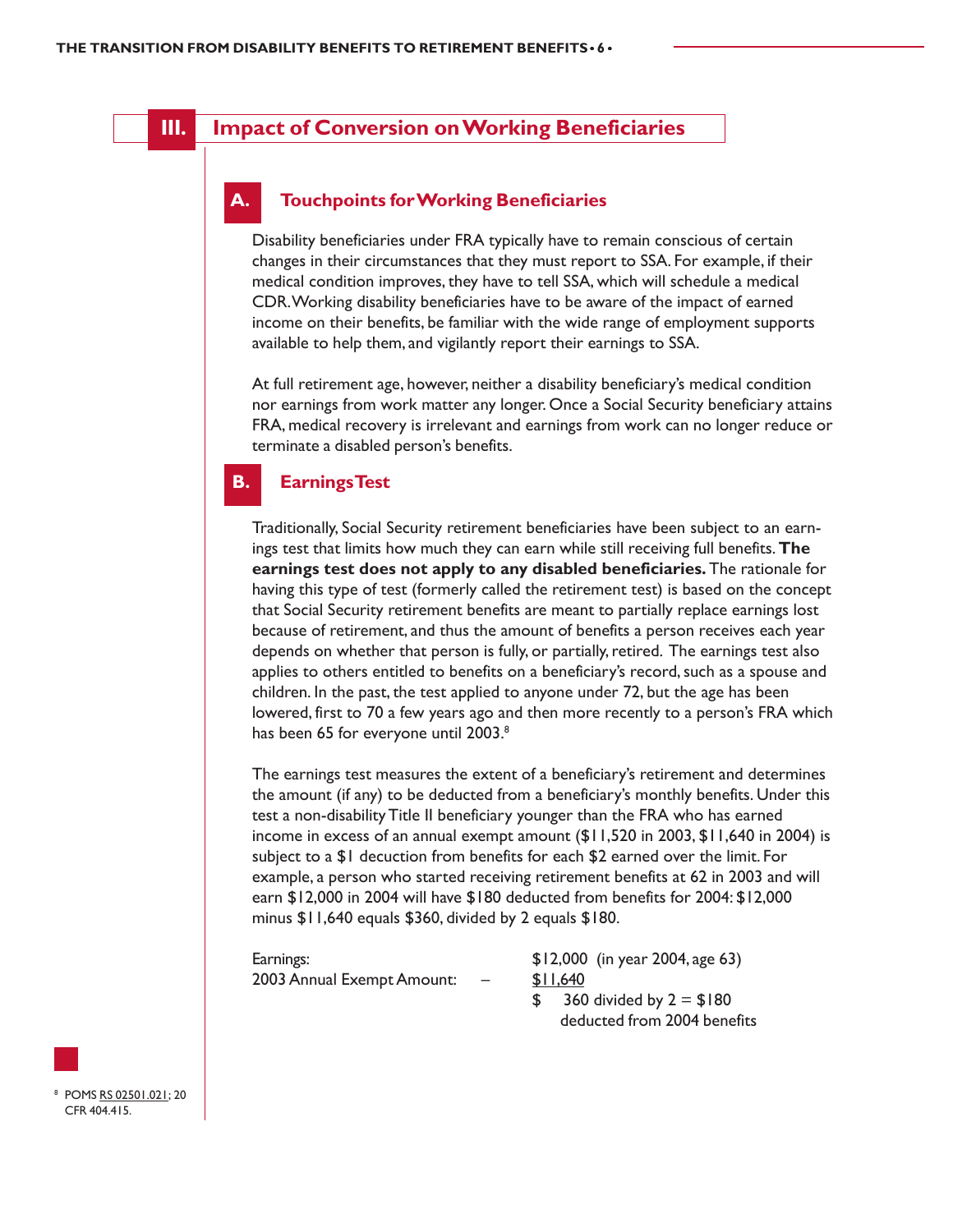In the year of attaining FRA, a non-disabled beneficiary is subject to a higher annual exempt amount (\$30,720 in 2003, \$31,080 in 2004). For the months prior to the month of attaining FRA, that are over the full annual exempt amount, \$1 is deducted for every \$3 of earnings. For example, a person started receiving retirement benefits at 62 in 2001, attains FRA in July, 2004, and earns \$33,000 in the six months from January through June, 2004. During this period, the amount of benefits SSA would withhold would be \$640, \$1 for every \$3 earned above the \$31,080 limit; that is, \$33,000 minus \$31,080 equals \$1,920 divided by 3 equals \$640. Starting in July when the person reaches FRA, full benefits would begin no matter how much the person earns.

| Earnings:                  | \$33,000 (in year 2004, FRA)   |
|----------------------------|--------------------------------|
| 2003 Annual Exempt Amount: | \$31,080                       |
|                            | $$1,920$ divided by $3 = $640$ |
|                            | deducted from 2004 benefits    |

**The earnings test does not apply to disabled beneficiaries at any age; and once they are converted to retirement status at FRA, it still would not. So, neither the earnings test nor any disability rules limiting earnings apply to those reaching FRA.**

# **C. Key Concepts of Substantial Gainful Activity, Continuing Disability Reviews, Work Incentives, the Ticket to Work and Conversion**

The key disability concept of substantial gainful activity (SGA) becomes irrelevant for SSDI beneficiaries who have attained their FRA because they are officially retirement beneficiaries to whom SGA does not apply. Similarly, medical or work Continuing Disability Reviews (CDRs) are not an issue since retirement beneficiaries do not have to be disabled. With SGA no longer an issue, the work incentives or employment supports such as the Trial Work Period (TWP) and Impairment Related Work Expenses (IRWE) do not apply. Limitations on earnings cease to be a barrier to work.

If an SSDI beneficiary is at FRA when a subsequent disability determination (medical or SGA) shows that person's disability ceased prior to the conversion to retirement status, the conversion will remain valid, as will the conversion of entitled auxiliaries, and no new application is required.<sup>9</sup>

SSDI beneficiaries who are setting aside their benefits under a Plan to Achieve Self Support (PASS) initiated prior to FRA and are still eligible for SSI due to the PASS may maintain and finish the plan past FRA.<sup>10</sup>

On the other hand, the Ticket to Work is not initially available to someone age 65 although a ticket holder can keep on working after FRA. The ticket will terminate the month in which disabled widow(er)s or disabled surviving divorced spouses attain age 65 if they are already using the ticket.<sup>11</sup>



- <sup>9</sup> POMS GN 00201.005; 20 CFR 1590.
- <sup>10</sup> POMS SI 00870.006E.2; 20 CFR 404.1579.
- <sup>11</sup> POMS DI 55002.055; 20 CFR 411.125.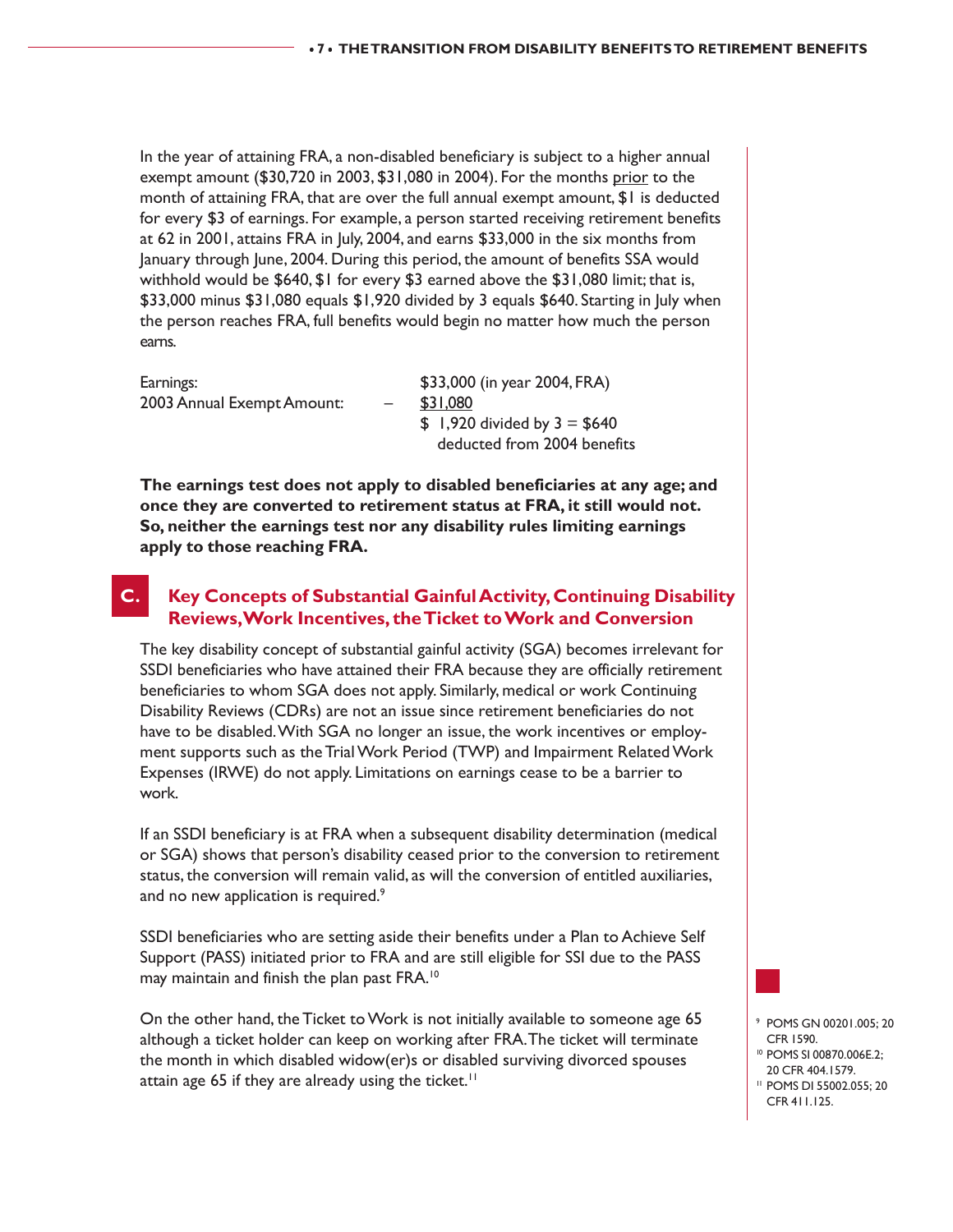#### **D. Recalculation**

For Social Security beneficiaries drawing benefits on their own earnings records, another possible implication of working is an increase in the benefit amount. SSA uses its Automatic Earnings Reappraisal Operation (AERO) to screen a beneficiary's earnings records, detect changes in their earnings information, and calculate the necessary changes. This process gives beneficiaries credit for any additional covered earnings in the previous year and recalculates the benefit amount. Such a recaluation never decreases a person's benefits. However, an automatic recalculation can increase benefits, if earnings in the additional base year(s) are higher than the earnings in the lowest computation year used in the last calculation or recalculation.<sup>12</sup>

The essential point in regard to recalculations for people with disabilities is that SSA excludes an established period of disability in determining benefits, unless the exclusion of the period results in higher benefits. That is, a recalculation will not result in a decreased Title II benefit. Beneficiaries can work and not worry that their earnings will negatively affect the calculation of their benefit amount. (See the discussion of the disability "freeze" in Section II.A. above.)

A recalculation that includes a particular year's earnings is effective in January following the year in which the earnings were paid.<sup>13</sup> For example, a benefit increase resulting from an automatic recalculation to include 2002 earnings will first be paid in January 2003 and then onward. The process takes most of the year, so that in this example, the beneficiary would receive the payment of the additional money, in the form of a lump sum for the amounts due since January, late in 2003.

#### **E. Auxiliaries, Survivors, and New Entitlement**

A significant increase in the benefit amount for an auxiliary or survivor beneficiary (including a DAC, DWB, or surviving divorced spouse) can occur for various reasons. Most are related to a change of status of either the person whose record is being drawn upon, or other beneficiaries entitled on that same record. For instance, when a DAC's parent dies (the parent whose record the DAC has been receiving benefits on), the DAC's benefit amount goes from 50 percent to 75 percent of the parent's primary insurance amount, subject to the family maximum limitation. Or when a DAC's benefits are reduced because of the family maximum and one of the other auxiliaries/survivors on the same record becomes ineligible, the DAC's benefit amount will rise. Numerous scenarios for Title II benefit increases are possible for auxiliaries and survivors.<sup>14</sup>

New entitlement to Title II benefits as an auxiliary or survivor can, and is, more likely to occur as a recipient approaches retirement age. And someone can become eligible for Title II benefits not only because of reaching FRA, but also because of the retirement, death, or disability of a parent and/or spouse.



<sup>12</sup> POMS RS 00605.560; 20 CFR 404.281; 20 CFR 404.286.

- <sup>13</sup> 20 CFR 404.282.
- <sup>14</sup> POMS RS 00203.025; 20 CFR 404.353; 20 CFR 404.403.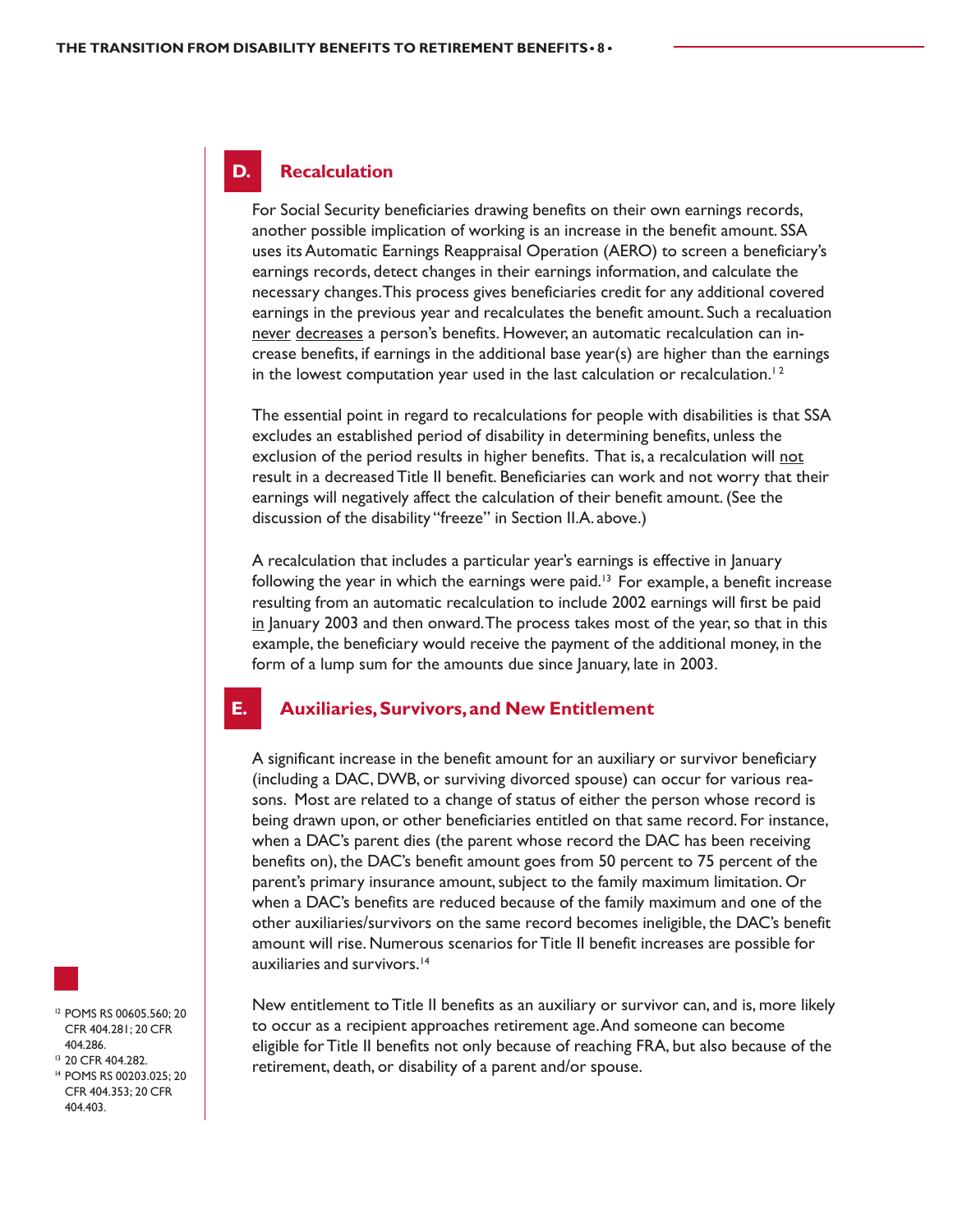For example, a disabled person over 50 whose divorced spouse dies may be entitled to surviving spouse's benefits. Or a 62 year-old person (disabled or not) whose spouse (divorced or not) retires or becomes disabled would be entitled to auxiliary benefits. Or, a DAC who has been drawing on one parent's record may become newly entitled to higher benefits on the other parent's record when the second parent retires, dies, or becomes disabled.<sup>15</sup> Again, numerous variations of this type of entitlement can occur. (How the implementation of, or an increase in, Title II benefit(s) affects an SSI recipient's payment amount is a separate issue and is addressed later in the TII/TVI Interface section.)

## **F. Medicare**

If a disability beneficiary has Medicare at age 65, it will continue after 65. Medicare coverage for the disabled is the same, in all respects, as Medicare coverage for retired individuals. That is, the rules regarding benefit periods, deductible and coinsurance amounts, and other elements of Medicare are the same for both disabled and retired individuals.<sup>16</sup>

If disability beneficiaries do not have Medicare at 65 because they have not been entitled to SSDI for 24 months, they become automatically entitled at 65. If they chose not to enroll before 65, they can do so without any surcharge during the months just before turning age 65, because the attainment of age 65 begins a new Initial Enrollment Period (IEP.) The same is true if disabled beneficiaries previously just enrolled in Part A. When turning age 65, they will be automatically enrolled in Part B receiving a new Medicare card reflecting the Part A entitlement date based on disability, and the Part B entitlement date based on age 65.

# **IV. Title XVI — Supplemental Security Income (SSI)**

The transition from disability to retirement in Title XVI differs in important ways from Title II. SSA does not use the term or concept of "retirement" in relation to SSI. Rather, a person at 65 who meets the program's income and resource qualifications is an "Aged Individual" (AI) rather than a "Disabled Individual" (DI) and does not have to meet the definition of disability to be eligible.

## **A. Multicategory**

The SSI program has a "multicategory" status in which recipients eligible under more than one category can elect which category they want: Disabled Individual (DI), Blind Individual (BI), or Aged Individual (AI). Usually this is a matter of retaining their disability (DI) or blind (BI) status past 65, even though normally someone over 65 would be considered an AI. A DI or BI recipient does not have to take any action to retain disability/blind status past 65, nor does SSA have any test or review for such a **person.** 15 20 CFR 404.336; 20 CFR 404.336; 20 CFR 404.336; 20 CFR 404.336; 20 CFR 404.336; 20 CFR 404.336; 20 CFR 404.336; 20 CFR 404.336; 20 CFR 404.336; 20 CFR 404.336; 20 CFR 404.336; 20 CFR 404.336; 20 CFR 404.336; 2



404.350.

<sup>16</sup> POMS HI 00801.146; 42 CFR 406.5.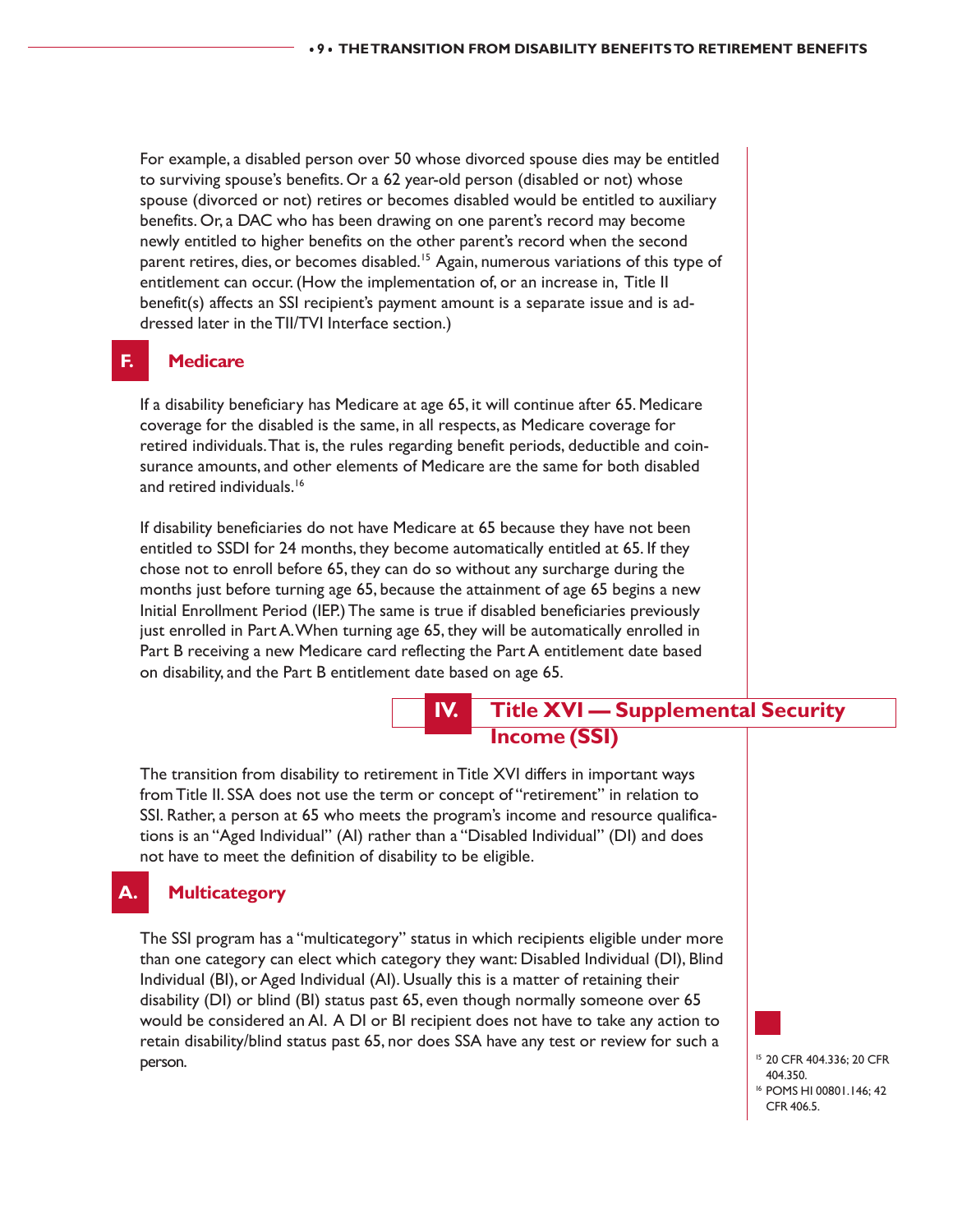Individuals may also change from one category to another and back again within 2 or 3 months' time when it is in their interest.<sup>17</sup> And an individual may initially apply as disabled or blind after attaining age 65 (see the Disability Evaluation section below.)

SSI recipients will normally request a change in category because they are seeking a higher Federal payment (for example, from disability to blindness before age 65); a higher State supplementary payment; and/or continuation of Medicaid under the special SSI eligibility status, 1619(b). (See more about this in the Work Incentives section below.) So, unlike an SSDI beneficiary who has no choice in conversion to retiree status, an SSI recipient normally can choose the most advantageous status, although some restrictions on changes in type of claim category can occur, depending on the provisions of individual State-Federal agreements.

#### **B. SSI Work Incentives**

The monthly earned income exclusion (subtracting \$65 from the gross wages and then subtracting half of the remainder) is considered a work incentive but applies to all SSI recipients — Aged as well as Disabled and Blind. SSI recipients have this incentive, regardless of their category. Also, reinstatement of eligibility without a new application within 12 months of ineligibility applies to all SSI recipients.<sup>18</sup>

Other work incentives also continue to apply to SSI recipients over 65, as long as the person is a DI or BI.<sup>19</sup> These include Plan to Achieve Self Support (PASS), Blind Work Expenses (BWE), Impairment Related Work Expenses (IRWE), Property Essential to Self Support (PESS), and Expedited Reinstatement (EXR). Also continuing are both 1619(a), which continues SSI cash payments when earned income is above the SGA level, and 1619(b) which continues Medicaid eligibility for recipients who would be eligible for an SSI payment except for their work earnings.

Subsidy and Special Conditions, Unincurred Business Expenses, and Unsuccessful Work Attempt are relevant only if a person over 65 is applying for DI and has an initial SGA issue, since subsidies are not taken into account in computing the SSI payment amount. SSI recipients' Ticket to Work will generally terminate the month following the month in which they attain age 65 although the recipient can keep working with the regular work incentives.<sup>20</sup>

An SSI recipient over 65 who retains the disabled status has the advantage of keeping work incentives but is still subject to a Continuing Disability Review (CDR) and so could have that DI status terminated if medical recovery occurs. Of course, such recipients would still have the earned income exclusion if they otherwise meet all the other factors for SSI eligibility. Statistically, such a scenario is rare, but possible.

- <sup>17</sup> POMS DI 11055.010; SI 00501.300; 20 CFR 416.202. <sup>18</sup> POMS SI 00820.520; 20
- CFR 416.1112. <sup>19</sup> POMS SI 02302.006; 20
- CFR 416.265. <sup>20</sup> 20 CFR 411.125.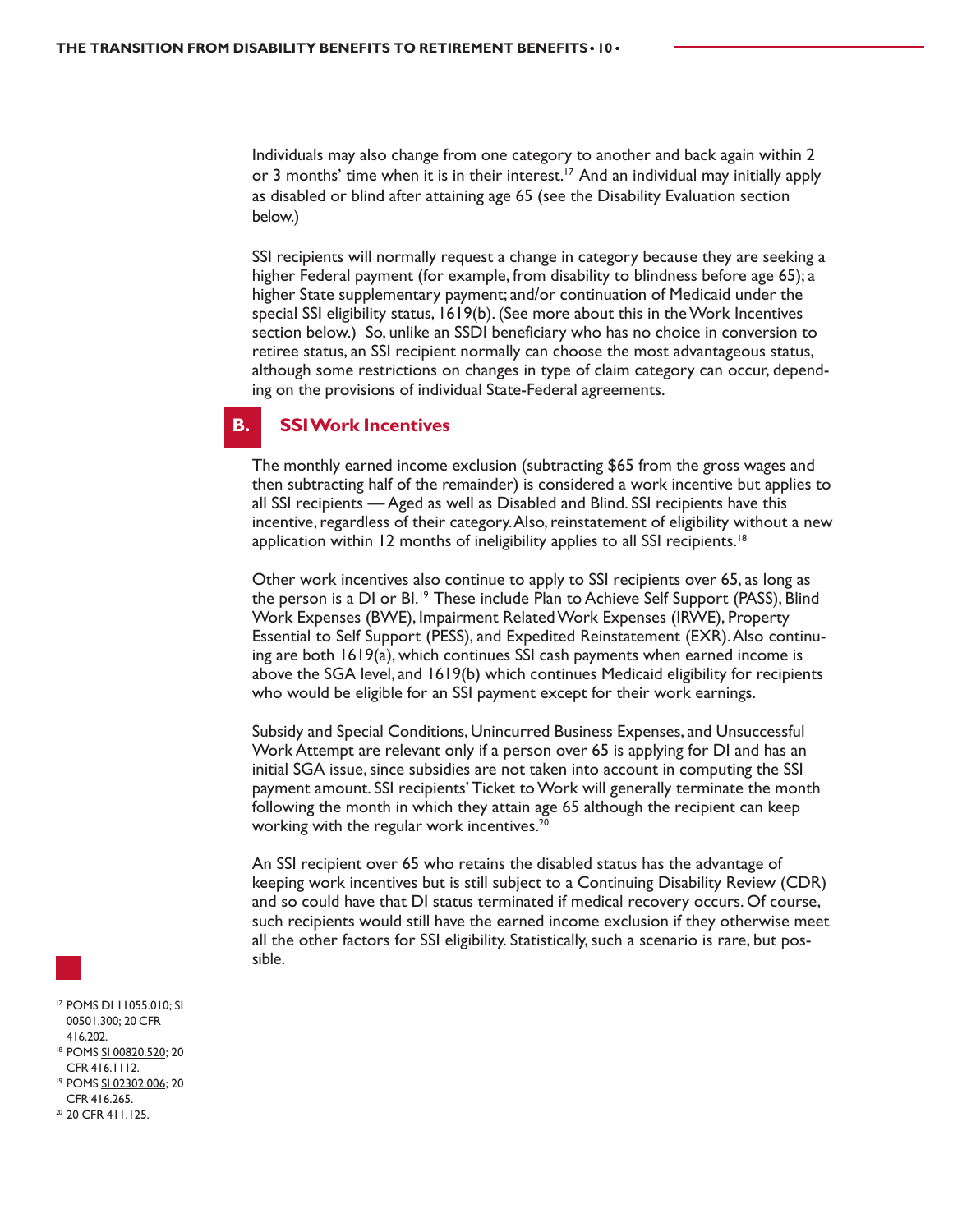# **V. Title II and Title XVI Interface**

SSI recipients' payments or eligibility can be affected if they become insured for, and start receiving, Title II benefits on their own record; have an increase in existing Title II benefits (due to a recalculation or a change in status of others on the same record); or start receiving auxiliary or survivor benefits due to the retirement, disabling condition, or death of a spouse or parent.<sup>21</sup> These events can occur at any time during a recipient's life, but they are more likely to happen as a person approaches retirement age. Of course, one eligibility factor for SSI is that a person must apply for all other potential benefits, so a recipient cannot refuse entitlement to any Title II benefit and still receive SSI.

Working SSI recipients gaining insured status for Title II benefits on their own record is not unusual. This usually occurs with younger recipients who need relatively few work credits to be entitled to SSDI. However, the amount of the benefit is rarely high enough to preclude SSI eligibility, because the person's earnings are relatively low. Even with ongoing work and subsequent recalculations, the SSDI benefit in such cases normally does not reach a level that makes a recipient ineligible. However, if a recipient has substantial earnings over several years, this could occur.

The Title II/SSDI section above discussed how auxiliary and/or survivor benefits could increase or start. Such changes would usually affect SSI recipients' payments and possibly eligibility. If the receipt of Title II benefits precludes eligibility, the person also loses automatic categorical Medicaid eligibility and would have to try to acquire MA coverage via other state programs. An exception for DAC's comes under 42 U.S. Code 1383C, also called section 1634(c), where SSA requires states to consider DAC's who lose SSI eligibility due to entitlement to, or increase in, Title II benefits.

For example, one possible scenario would be a person receiving a DAC benefit of 50 percent (auxiliary) of a parent's benefit, then the parent dies so the DAC benefit goes up to 75 percent (survivor) which is high enough to cause the DAC's SSI ineligibility. The DAC would still have Medicaid, since the person would have remained eligible for SSI except for an increase in Title II benefits. Similar protection exists under the Pickle continuation provisions<sup>22</sup> (Public Law 94-566, Section 503). When recipients lose SSI eligibility due to the Cost of Living Adjustment (COLA) increase of Title II benefits, they retain Medicaid coverage.

Attainment of retirement age should not normally affect Medicare Buy-In Programs such as Qualified Medicare Beneficiaries (QMB) because they are dependent on a person being entitled to Medicare and meeting income and resource qualifications whether they are disabled or retired.

Many states have implemented a Medicaid Buy-In Option, which provides access to Medicaid coverage for people with disabilities who are working. Obviously, retiring from employment means loss of eligibility for the buy-in, and long-term benefits support plans should address this issue.

> <sup>21</sup> POMS SI 00510.001; 20 CFR 416.210. <sup>22</sup> POMS SI 01715.015.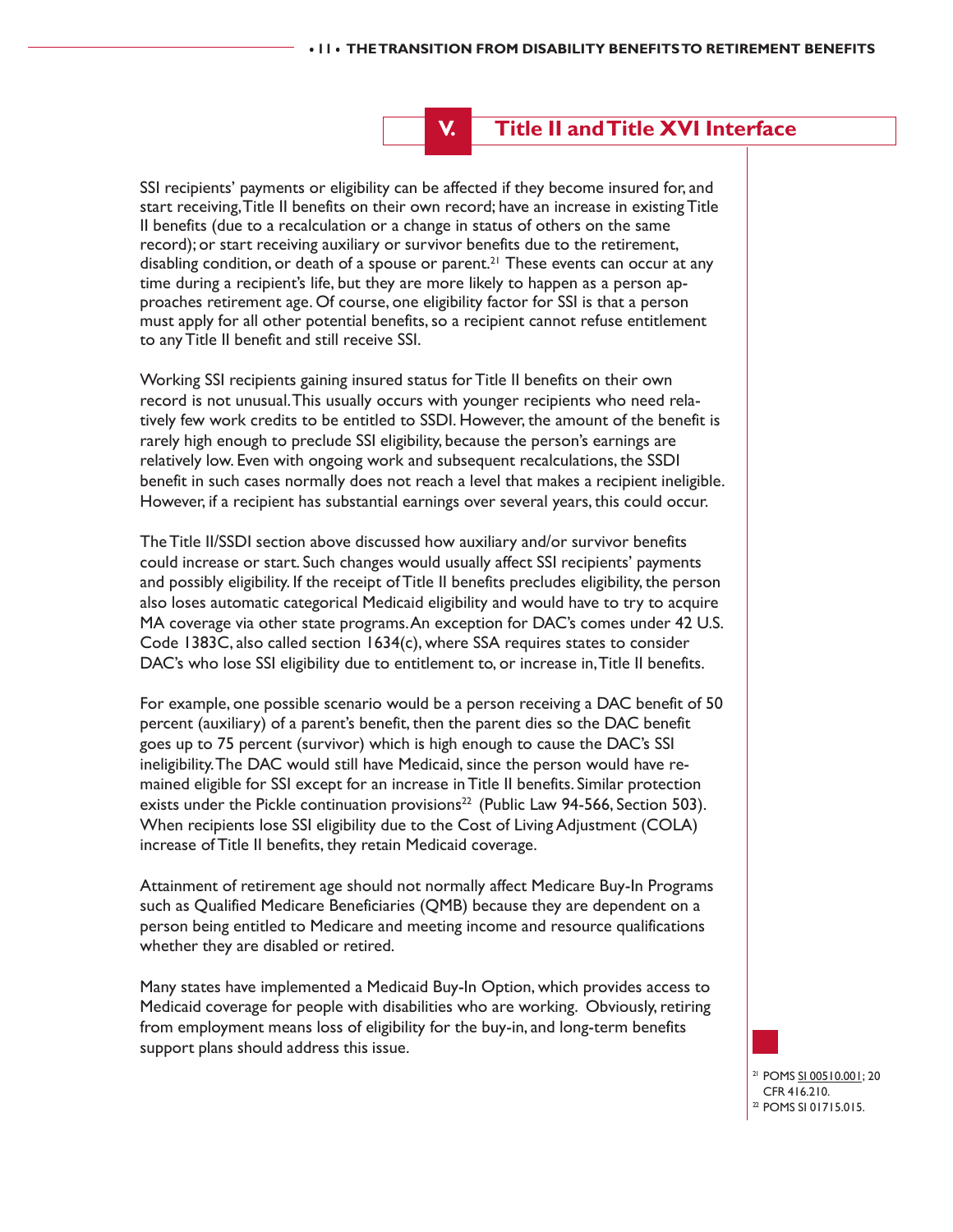# **VI. Disability Evaluation**

As indicated earlier in this paper, an individual may initially apply for SSDI up to FRA, and apply for SSI as a disabled or blind individual after attaining age 65. SSDI medical determinations for anyone over 65 are rare, given the program limitations discussed earlier. However, disability evaluations under SSI for applicants over 65 are more common.

Evaluations and determinations of disability and/or blindness under Title XVI for an applicant over 65 will be needed in certain specific situations in which such a finding works to the advantage of the applicant. One situation involves aliens: to be eligible for SSI, a non-citizen must meet certain immigration criteria (that is, be a "qualified" alien) and one of several other conditions which include already being eligible for SSI, being a U.S. military veteran, and lawfully residing in the U.S. on 8/22/96, and being blind or disabled.<sup>23</sup> When otherwise qualified aliens over age 65 do not meet any of the other non-citizen eligibility conditions for SSI, they need to be found disabled.

Other SSI situations in which a Disability Determination Bureau (DDB) determination is needed are: where supplements in some states are payable only to blind or disabled recipients (section 1616 of the Social Security Act); when appropriate deeming of income and resources is an issue (section 1621(f)(1) of the Social Security Act); and when the work incentive provisions under 1619(b) are applicable.

In all these circumstances, the DDB must evaluate an applicant's medical condition and determine if it is disabling. In general, DDB uses the regulations and procedures for determining disability for adults under age 65 when determining whether an individual age 65 or older is disabled.<sup>24</sup> For instance, a person applying for SSI and working at the Substantial Gainful Activity level (after taking the allowable work incentives into account), will not be considered disabled and will be disallowed as a Disabled Individual (DI.)

However, in following the other steps in the five-step sequential disability evaluation process for those applicants over 65, DDB considers age a critical factor in making a determination. Even though the rules for determining disability are oriented for individuals who have not attained age 65, they take into account that certain characteristics of aging cause greater vocational adversity.

For instance, the regulations recognize that age imposes greater limits on vocational adaptability for individuals who retain the functional capacity to perform medium work, and that with advancing age some impairments are more likely to occur and are more likely to be chronic than acute: osteoporosis, certain cancers, adult-onset diabetes mellitus, impairments of memory, hypertension, and impairments of vision or hearing.<sup>25</sup> Also an individual age 72 and older with any medically determinable impairment is conclusively deemed to have a "severe" impairment under the regulations.

<sup>23</sup> POMS DI 25015.025.

<sup>24</sup> 20 CFR 404.1520. <sup>25</sup> POMS DI 25015.025; 20 CFR 404.1563; 20 CFR 404.924c.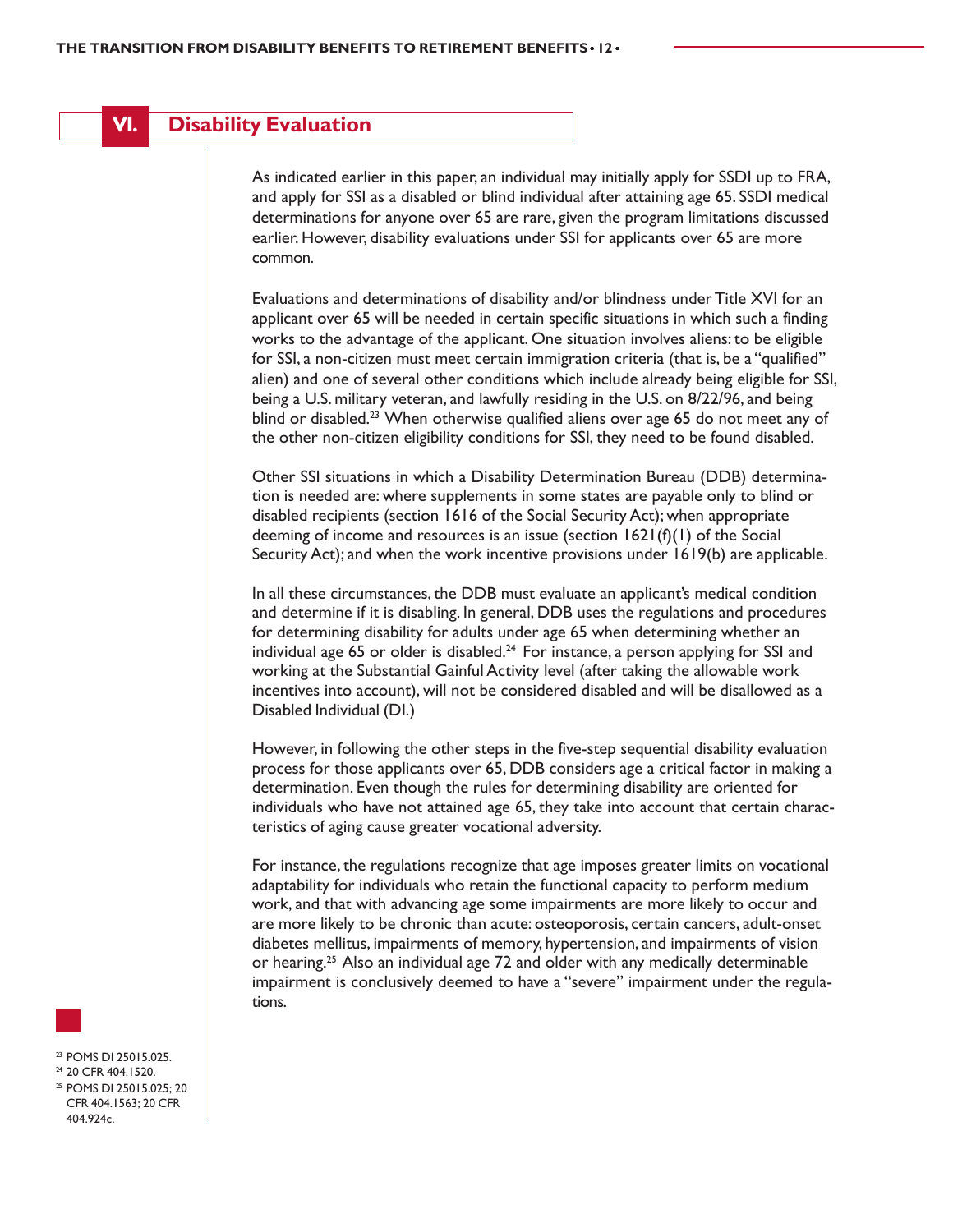# **VII. Impact of Conversion on Other Benefits and Services**

The other federal and state support programs available to people to disabilities are usually equally available to people of retirement age. Food stamps and energy assistance eligibility requirements have to do with income. Housing assistance programs are also low income-oriented but give special consideration to both people with disabilities and the elderly. State vocational rehabilitation agencies serve people, regardless of age. The Department of Veterans Affairs has a priority group system that gives special consideration to veterans with disabilities for access to services and benefits.

The Earned Income Tax Credit (EITC) is for people who work and have low income regardless of any disabling condition. However, certain other tax provisions (federal and state) do give specific breaks to the elderly. For example, people over 65 can claim a higher standard deduction than those under 65 in filing their federal taxes.

Medicaid eligibility for those whose Title II benefit is too high to allow SSI eligibility remains a critical issue for people with disabilities approaching retirement age. Medicaid is one of the most important programs serving people with disabilities, since in most cases they cannot afford any other health insurance. Benefit specialists must have a comprehensive knowledge and full understanding of the Medicaid opportunities in their state to properly assist clients.

# **VIII. The Benefit Specialist's Role**

Based on the discussion in this paper, benefit specialists must be cognizant of the various scenarios that could arise for clients approaching retirement age, or clients who have spouses/parents nearing retirement age. And they must have the knowledge and understanding to be able to correctly analyze and explain the alternatives to a client.

Some states have benefits planners specifically for people of retirement age. For example, Wisconsin has had county and tribal Elderly Benefit Specialists serving people 60 or older since the late 1970s. However, people with disabilities reaching retirement age, especially those working, tend to have relatively unique situations that require the assistance of specialists trained and experienced in disability programs and provisions.

For example: Jane is a 55-year-old former executive who became disabled several years ago and was forced to leave her job. Jane is now considering a return to work, but in a job that pays significantly less than her previous occupation. Jane contacts a Benefit Specialist to ask how working while disabled might affect her retirement benefits when she reaches full retirement age. The benefit specialist explains that wages earned during a period of disability will be excluded in the calculation of retirement benefits, unless the earnings are higher than earlier years and will increase her benefit. The specialist also assures Jane that years of non-work due to a disability are not used in the calculation as well, preserving her insured status.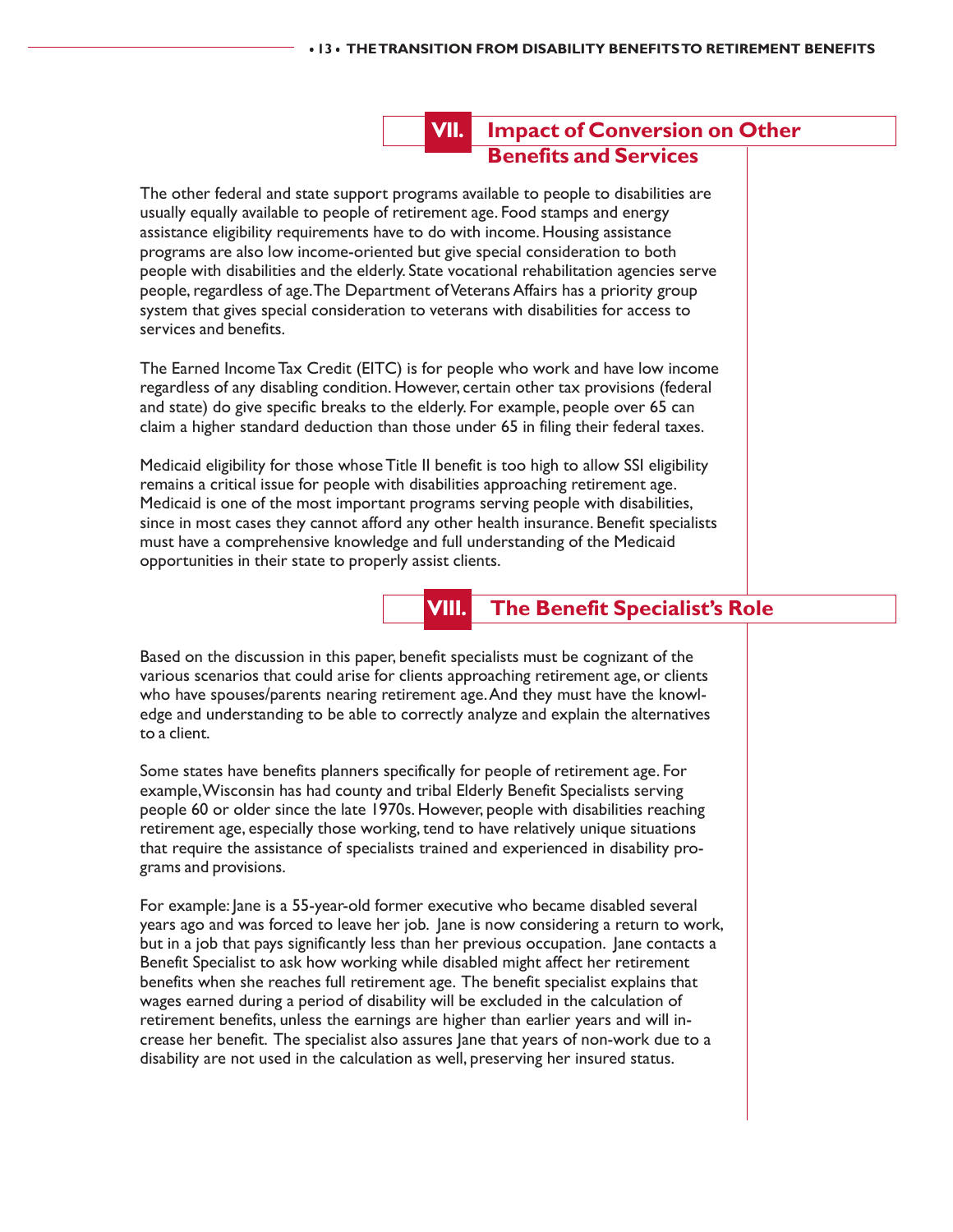To ensure that benefit specialists have the knowledge required to advise beneficiary's about retirement benefits, initial and ongoing training should specifically deal with the disability/retirement transition issue. This would probably involve supplementing current training curricula. For example, when covering Social Security work incentives, trainers should incorporate the information about how certain incentives terminate at retirement age, or spend more time explaining survivor and auxiliary benefits. Such alterations could fit naturally into existing training systems.

# **IX.** The Role of Protection and Advocacy

Protection and advocacy specialists may encounter people with disabilities age 55 or older who feel they have been discriminated against by an employer because of their age or their disability. Advocacy specialists will need to be aware of the implications for transition from disability programs to retirement benefits as they assist people with such programs and services as subsidized housing, energy assistance, and state and local benefits, in addition to Social Security Disability Programs.

### **X. Conclusion**

The Social Security transition to retirement benefits for people with disabilities should not be a traumatic or even an unsettling experience. Certain potential changes can take place but should not have a negative effect. People with disabilities can still work, fulfill their capabilities, and receive most other supportive assistance. What is important is that they receive accurate information and appropriate assistance so they can better understand what the possibilities are.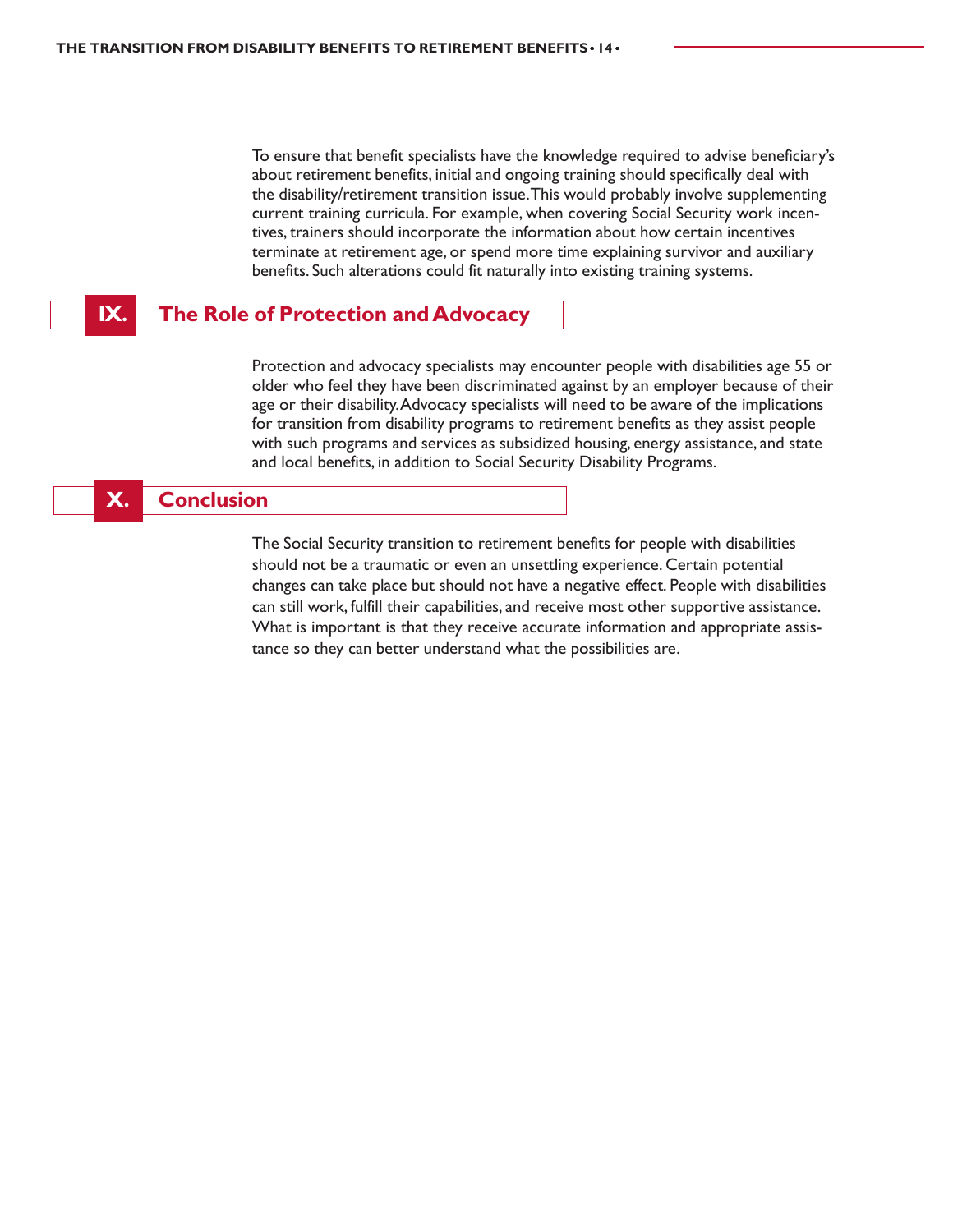# **MY NOTES ON TRANSLATING THIS TO PRACTICE:**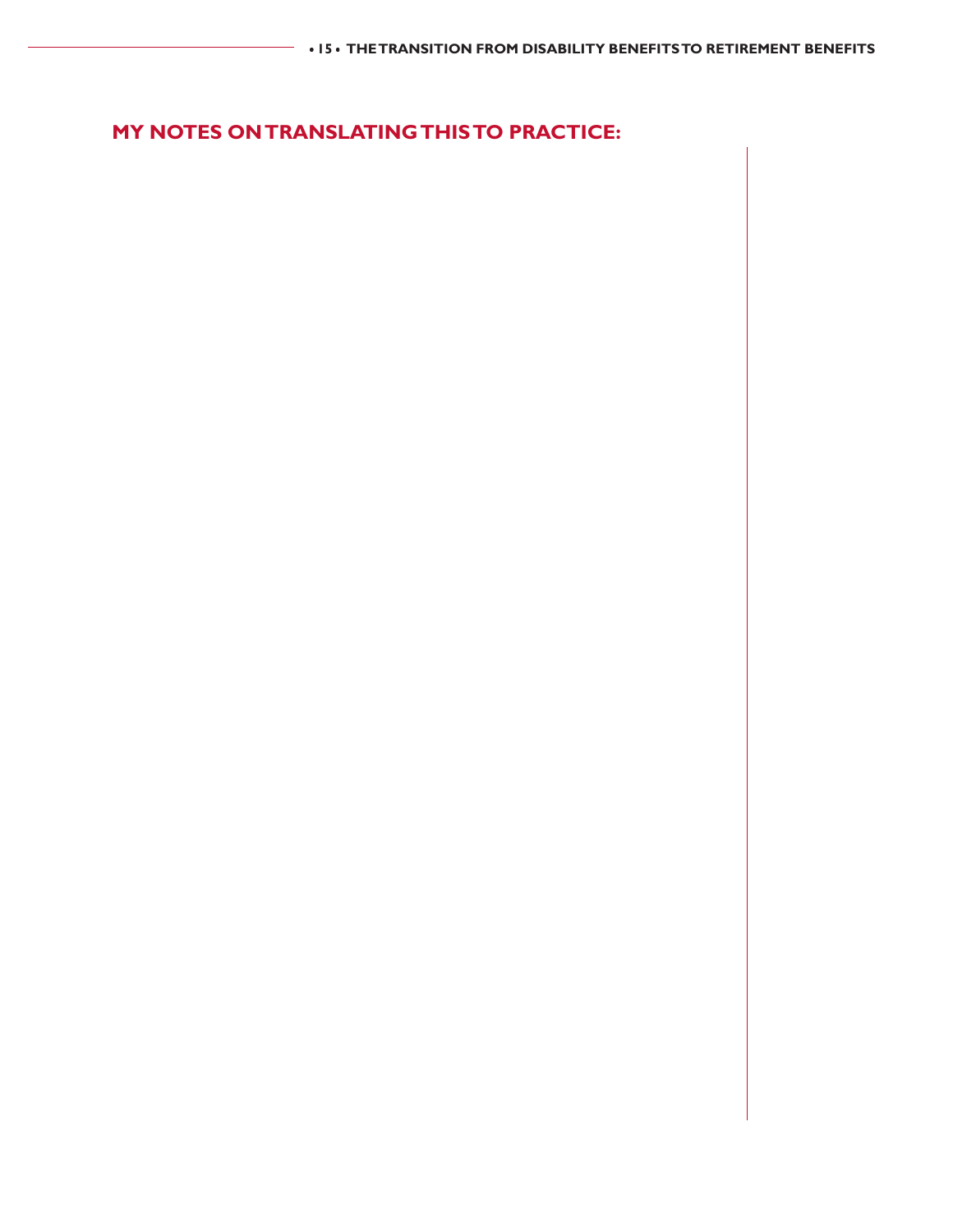**MY NOTES ON TRANSLATING THIS TO PRACTICE:**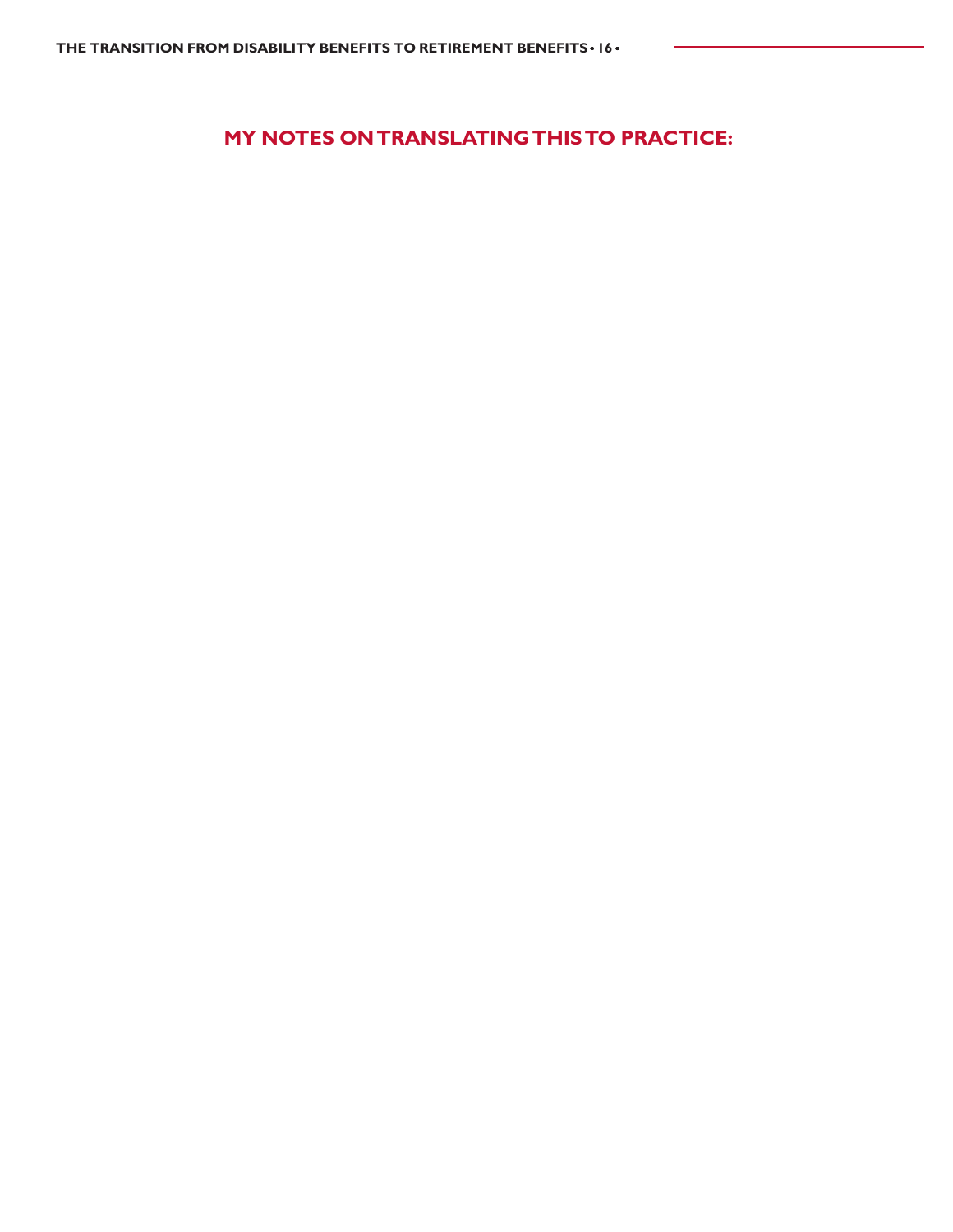# **MY STATE CONTACTS:**